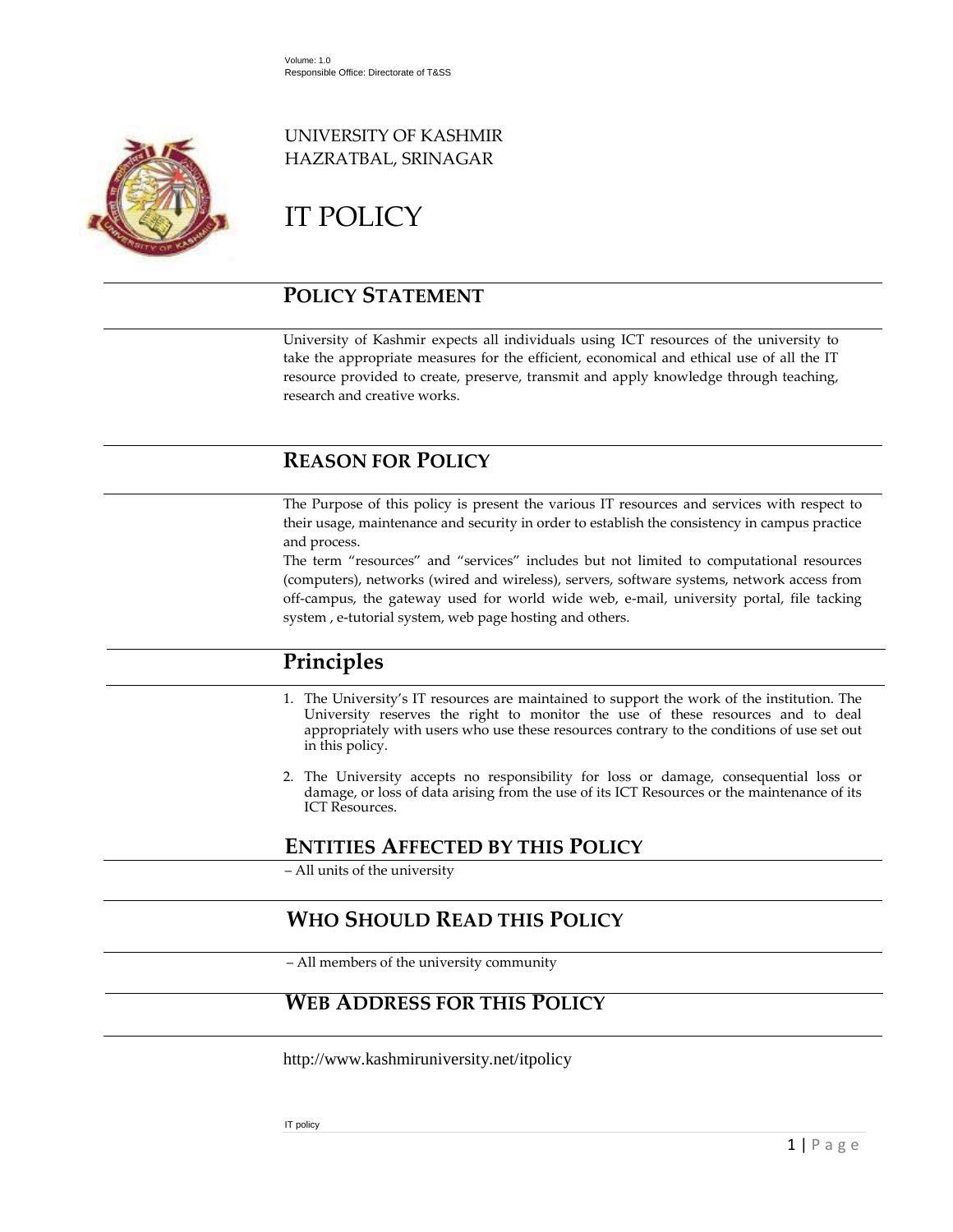## **CONTENTS**

| Sr.No. | <b>ITEM</b>                                      | <b>Page Number</b> |
|--------|--------------------------------------------------|--------------------|
| ı.     | Introduction                                     | 3                  |
| II.    | Internet policy                                  | 3                  |
| Ш.     | <b>Information security</b>                      | 7                  |
| IV.    | Network security                                 | 8                  |
| V.     | <b>Email Policy</b>                              | 9                  |
| VI.    | Risk management                                  | 10                 |
| VII.   | <b>Software Asset Management</b>                 | 10                 |
| VIII.  | Green computing                                  | 11                 |
| IX.    | Information Technology service management (ITSM) | 11                 |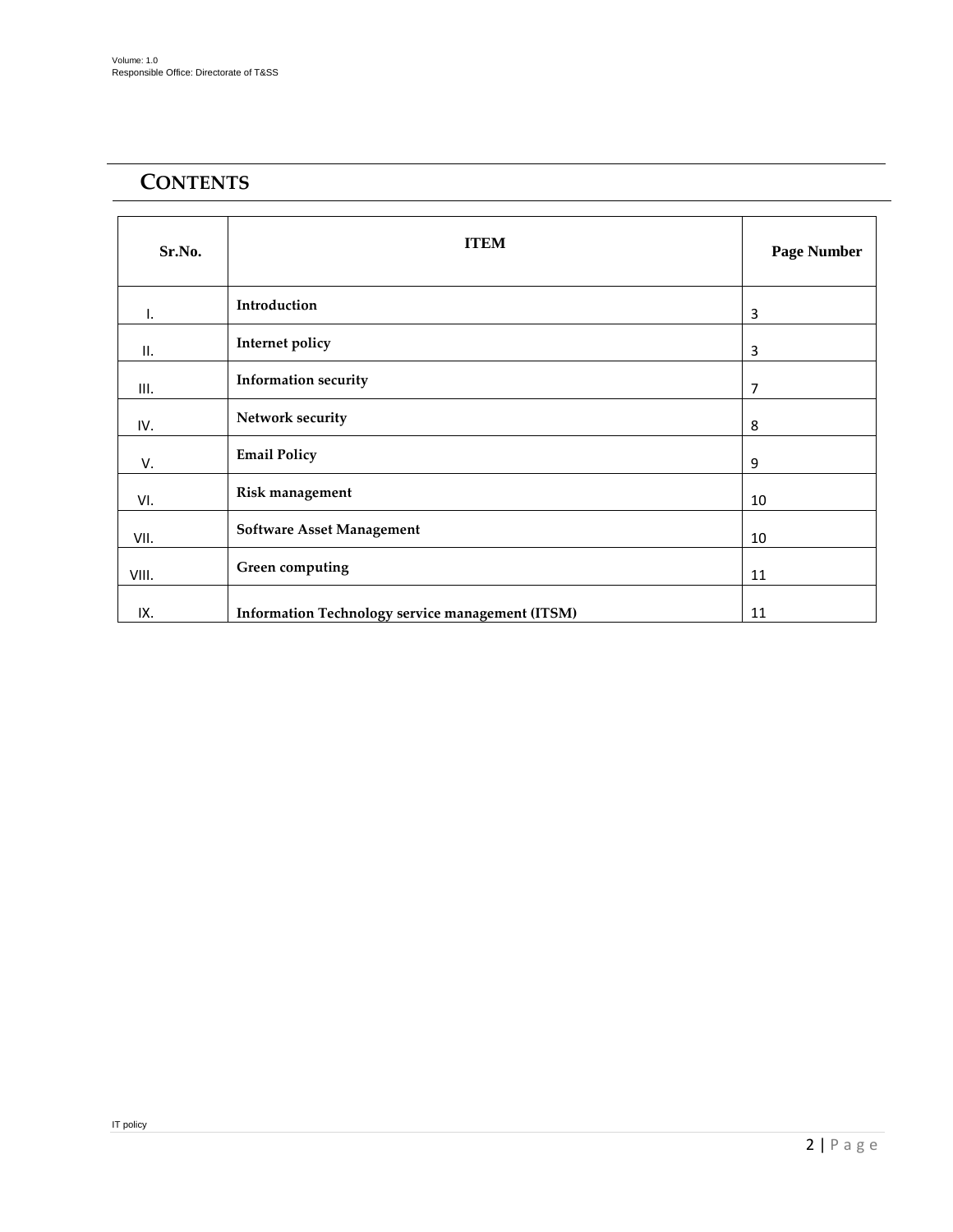## **I. Introduction**

The purpose of this document is to inform members of the University of what can be expected in terms of Information Technology (IT). This covers the use of all computers and other related hardware such and the use of the network and software infrastructure. This policy document necessarily includes the Regulations and Policies applying to use of University ICT Facilities laid down by the University. In the following, the use of computers connected to the university network (main & off-campuses) both for academic and administrative purposes is covered together with the security policy and procedures.

## **II. Internet Policy**

University of Kashmir provides all faculty, students, research fellows and staff with a modern, fully networked computing and IT environment for academic use.

Users of Kashmir University computing, networking and IT facilities are expected to abide by the following rules, which are intended to preserve the utility and flexibility of the system, protect the privacy and work of students and faculty, and preserve our right to access the international networks to which the system is connected. In case of complaints, appropriate action to be taken will be decided and taken by the Kashmir University Authorities.

Computers provide unequalled opportunities to explore and use a varied and exciting set of resources. In order to make these resources available to everyone, those who use the University's available technology must do so in a way that is consistent with their educational mission.

These rules are intended to provide general guidelines and examples of prohibited computer and Internet uses, but do not attempt to state all required or prohibited activities by users. Failure to comply with the Kashmir University Network and Internet Use Policy and these rules will result in loss of computer and Internet privileges, and/or legal and disciplinary action.

#### **Guidelines for network users**

#### **1. Accounts & Passwords :**

The User of a Net Access ID guarantees that the Net Access ID will not be shared with anyone else and it will only be used for educational/official purposes. The User guarantees that the Net Access ID will always have a password. Network ID's will only be established for Students and staff who leave the University will have their Net Access ID and associated files deleted.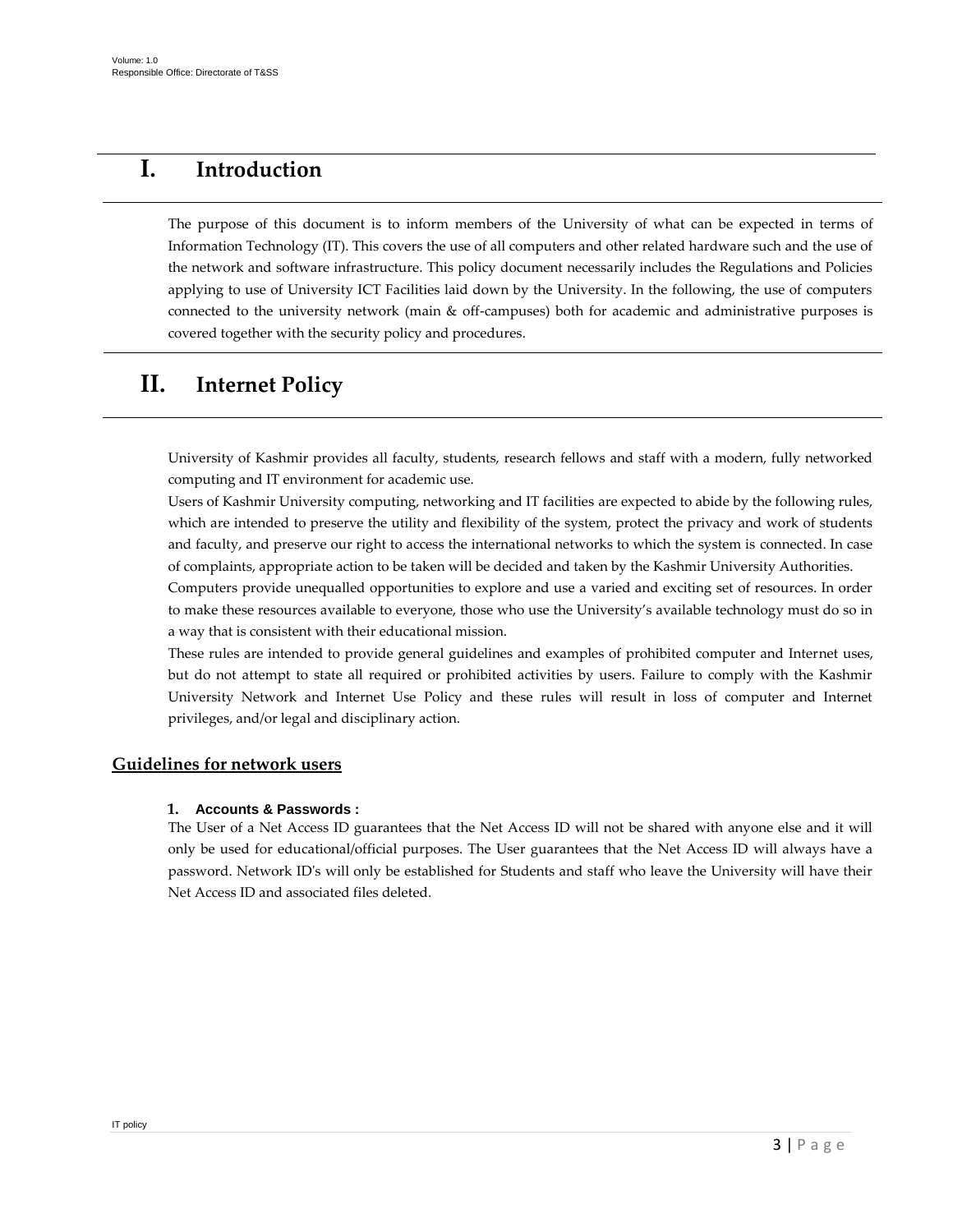## **Internet Policy , Continued**

cv

| <b>Employee Category</b>                  | Number of Hours per day |
|-------------------------------------------|-------------------------|
| Teachers (Permanent)                      | Unlimited               |
| Teachers (Contractual)                    | 8 Hours                 |
| Officers(Up to the level of SO)           | Unlimited               |
| Other Employees(Permanent staff below SO) | Unlimited with 2 Mbps   |
| Temporary Employees (Contractual/Others)  | 8 Hours                 |
| Ir. Research Fellow                       | 8 Hours                 |
| Sr. Research Fellow                       | 8 Hours                 |
| Post Doctorate                            | 8 Hours                 |
| Research Scholars                         | 8 Hours                 |
| Students                                  | 4 Hours                 |

No User will be allowed more than one Net Access ID at a time and one login is permitted at a time, with the exception that faculty or officers, who hold more than one portfolio, are entitled to have temporary Net Access ID related to the functions of that portfolio.

For Staff the validity for Net Access ID will be for one year and renewed on annual basis after re-verification. For students the validity for Net Access ID will be semester wise.

#### **2. Limitation on use of internet resources :**

On behalf of the University, Directorate of IT&SS reserves the right to close the Net Access ID of any user who is deemed to be using inordinately large amounts of storage space or whose actions otherwise limit the use of computing resources for other users.

#### **3. Computer Ethics & Etiquettes :**

The User will not attempt to override or break the security of the University computers, networks, or machines/networks accessible therefrom. Services associated with the Net Access ID will not be used for illegal or improper purposes. This includes, but is not limited to, the unlicensed and illegal copying or distribution of software, and the generation of threatening, harassing, abusive, obscene or fraudulent messages. Even sending unsolicited bulk email messages comes under IT Policy violation.

User's Net Access ID gives him/her access to email, and campus computing resources. The use of these resources must comply with University policy.

The User:

- a) Should not contain copyrighted material or software unless the permission of the copyright owner has been obtained.
- b) Should not violate University policy prohibiting sexual harassment.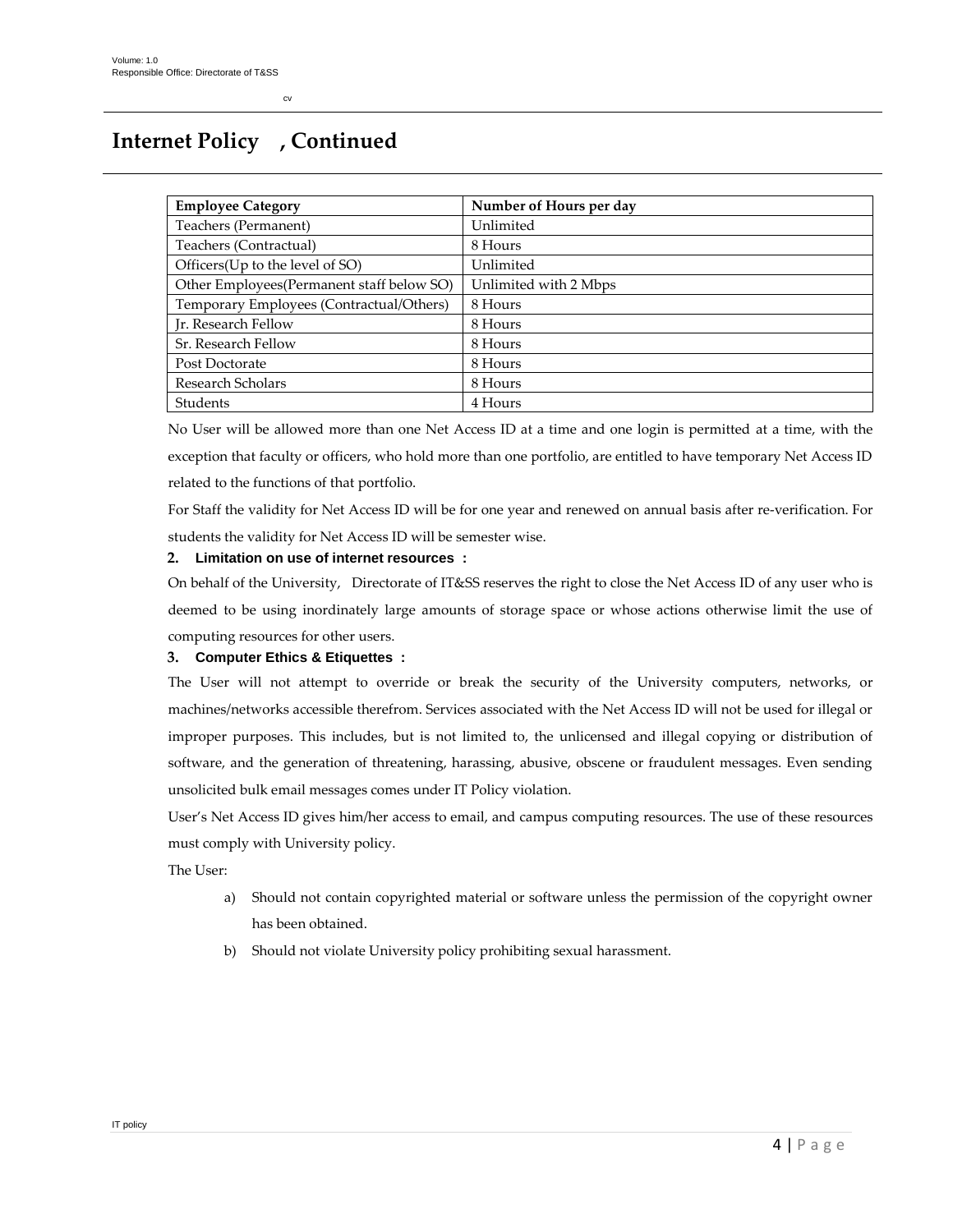### **Internet Policy, Continued**

- c) Should not be used for commercial purposes.
- d) Should not appear to represent the University without appropriate permission, or to represent others.
- e) Should not appear to represent other organizations or companies.
- f) Should not contain material which violates pornography laws, or algorithms or software which if transferred violate laws.
- g) Should not contain scripts or code that could cause a security breach or permit use of resources in opposition to University policy.
- h) Should not access TORRENT sites.

Unauthorized access to the KU wireless/Wi-Fi network using Network/RF devices by residents or employees residing nearby can lead to disciplinary action under rules against them and can lead to Fine of Rs. 50,000/- and lodge of F.I.R.

Wireless/ Wi-Fi access users need to immediately report to the Directorate of IT&SS if any incident or suspected incidents of unauthorized access point installation are noticed.

The University of Kashmir is not liable to provide internet access to the residential quarters or outside residential areas to any employees/staff or non-employee. However, if requested the service can only be made available on monthly payment basis for employees residing at University residential quarters and in no case free of charge. No employee residing in university residential quarters is entitled for free Internet access at their residences except the following:

- i. Vice-Chancellor.
- ii. Registrar.
- iii. Controller Examination.
- iv. Dean Academic Affairs.

The monthly tariff/charges applicable for Internet access to residential quarters shall be as under:

| Plan     | Bandwidth | Max. Data Limit | Charges/month |
|----------|-----------|-----------------|---------------|
| KU-20148 | 2048KB/s  | 25GB            | $Rs. 500/=$   |
| KU-4096  | 4096KB/s  | 35GB            | $Rs. 800/=$   |
| KU-5120  | 5120KB/s  | 45GB            | $Rs. 1200 =$  |
| KU-6144  | 6144KB/s  | 60GB            | $Rs. 1500 =$  |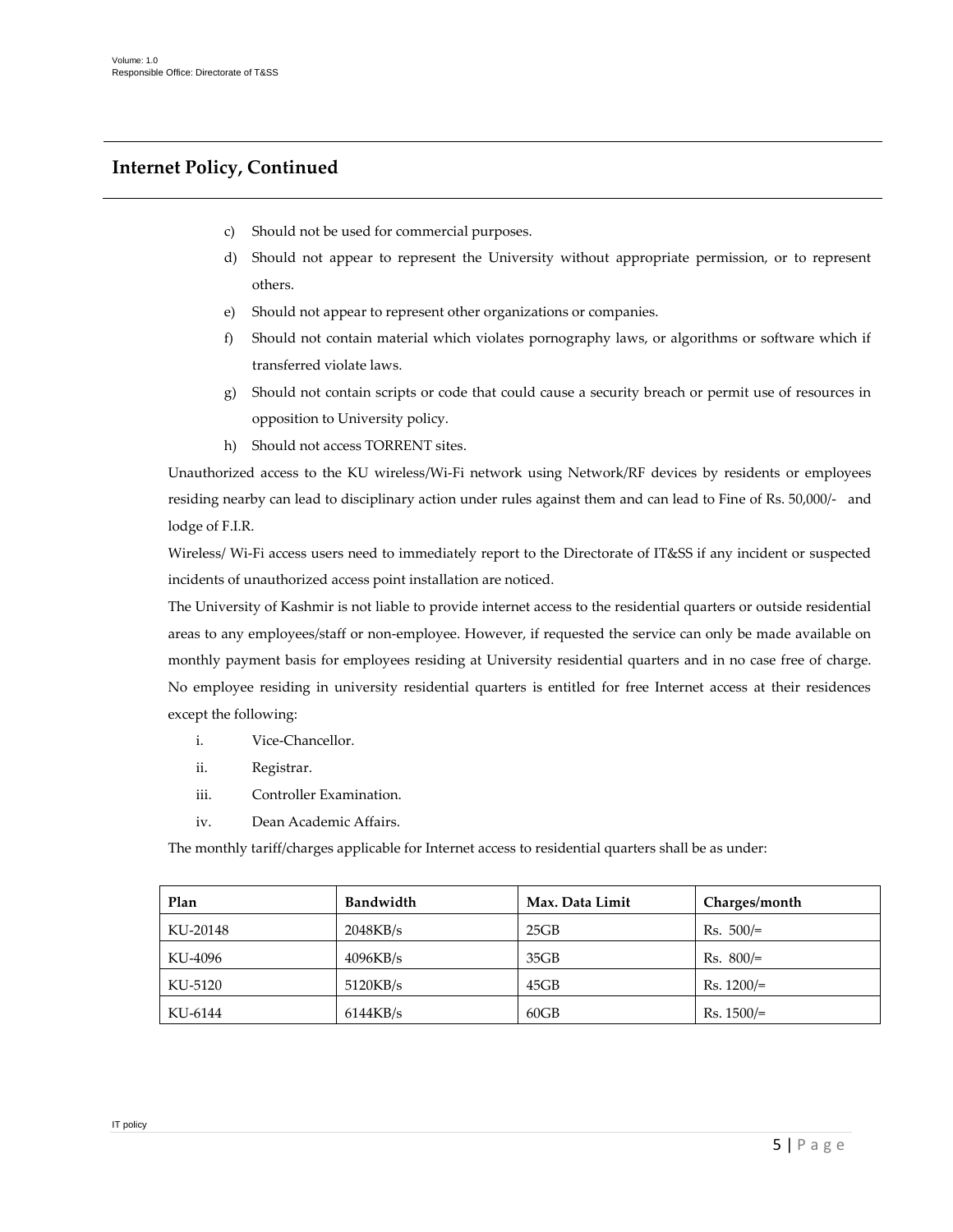### **Internet Policy, Continued**

Upon subscription by the respective employee, the above monthly tariff/charges shall be deducted (as per the plan opted by the user) every month from the salary. In case of any Wi-Fi equipment required for indoor use shall have to be provided by the user as per the specifications given by the Directorate of IT&SS.

#### **4. Internet Connectivity to Hostels:**

University shall provide the Internet connectivity to hostels for use of students/scholars. No extra Internet fee/charges shall be levied upon the hostel boarders for the same. However any theft of IT equipment installed in the hostels shall be deducted from the hostel boarders collectively.

#### **5. Data Backup, Security, and Disclaimer:**

Directorate of IT&SS will not be liable for the loss or corruption of data on the individual user's computer as a result of the use and/or misuse of his/her computing resources (hardware or software) by the user or from any damage that may result from the advice or actions of an IT&SS staff member in the process of helping the user in resolving their network/computer related problems. In addition, Directorate of IT&SS makes no guarantee concerning the security or privacy of a User's electronic messages.

The User agrees to be held liable for the improper use of equipment or software, including copyright violations and agrees to defend, indemnify and hold IT&SS, as part of Kashmir University, harmless for any such liability or expenses. The Directorate of IT&SS retains the right to change and update these policies as required without notification to the User.

#### **6. Social Networking:**

All Social networking sites are barred in the campus. Accessing such site through PROXY or by using special browsers will result in the deactivation of his/her NET Access ID. Also legal and disciplinary action will be taken against the rule violator.

#### **7. Account Surrendering:**

Retiring employees and the students leaving the university (temporarily or permanently) are advised to get their accounts (NET Access and Email) disabled by giving a written letter to Directorate of IT&SS. This is essential as the facility is meant only for the serving employees and the enrolled students. Further, in case the accounts are not disabled and misused by some unauthorized personals, the account holder would be legally responsible for such misuse of the account.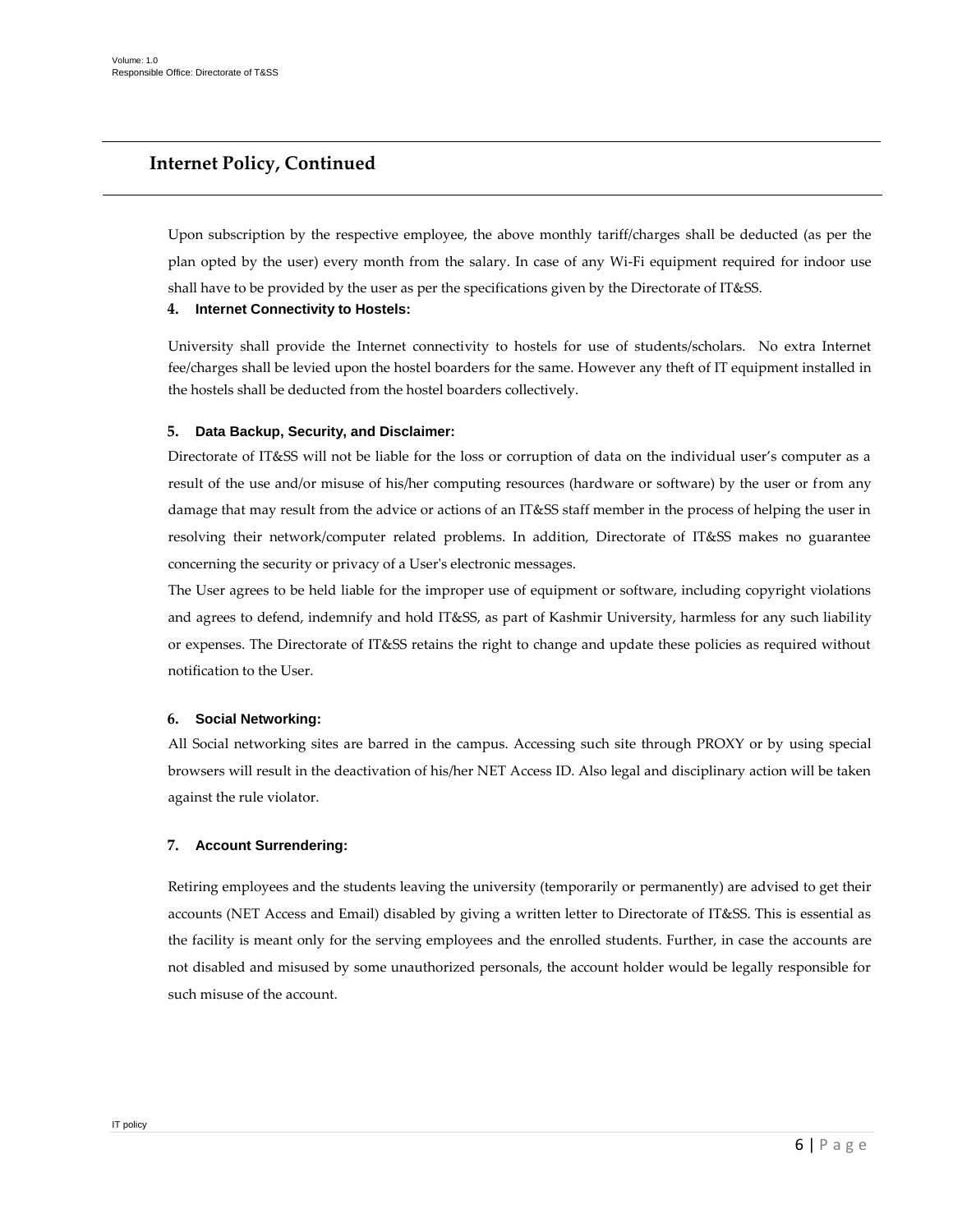### **Internet Policy, continued**

#### **8. Account Termination & Appeal Process**

Accounts on Kashmir University network systems may be terminated or disabled with little or no notice. If the termination of account is of temporary nature, due to inadvertent reasons and are on the grounds of virus infection, account will be restored as soon as the user approaches and takes necessary steps to get the problem rectified and communicates to the Directorate of IT&SS of the same But, if the termination of account is on the grounds of willful breach of IT policies of the University by the user, termination of account may be permanent. If the user feels such termination is unwarranted, or that there are mitigating reasons for the user's actions, he or she should approach the Director IT&SS, justifying why this action is not warranted.

Users should note that the University's Network Security System maintains a history of infractions, if any, for each user account. In case of any termination of User Account, this history of violations will be considered in determining what action to pursue. If warranted, serious violations of this policy will be brought before the appropriate University authorities.

## **III. Information Security**

The information assets of University of Kashmir are valuable to its objectives. The confidentiality, integrity and availability of University information assets are essential to the success of its operational and strategic activities. The University aims to secure its information assets by establishing an information security strategy that will enable the implementation of a robust information security risk management system and foster good security practices across its campuses.

The Information Security Policy is a key component of the University's Information Security Strategy built on a framework of information security management standards and best practices. The Information Security Policy will serve as an overarching policy document to provide a high level overview of information security management within the University.

The following principles govern the University's information security approach:

- a) The University has adopted an information security risk management approach in line with the Institutional Risk Management Policy to ensure information security risk mitigation efforts reflect the University's risk appetite.
- b) The Information Security Policy and supplementary policies, processes, standards, procedures and guidelines has been communicated to all users via training and awareness sessions, inductions, University intranet and internet, bulletins and other appropriate communication channels.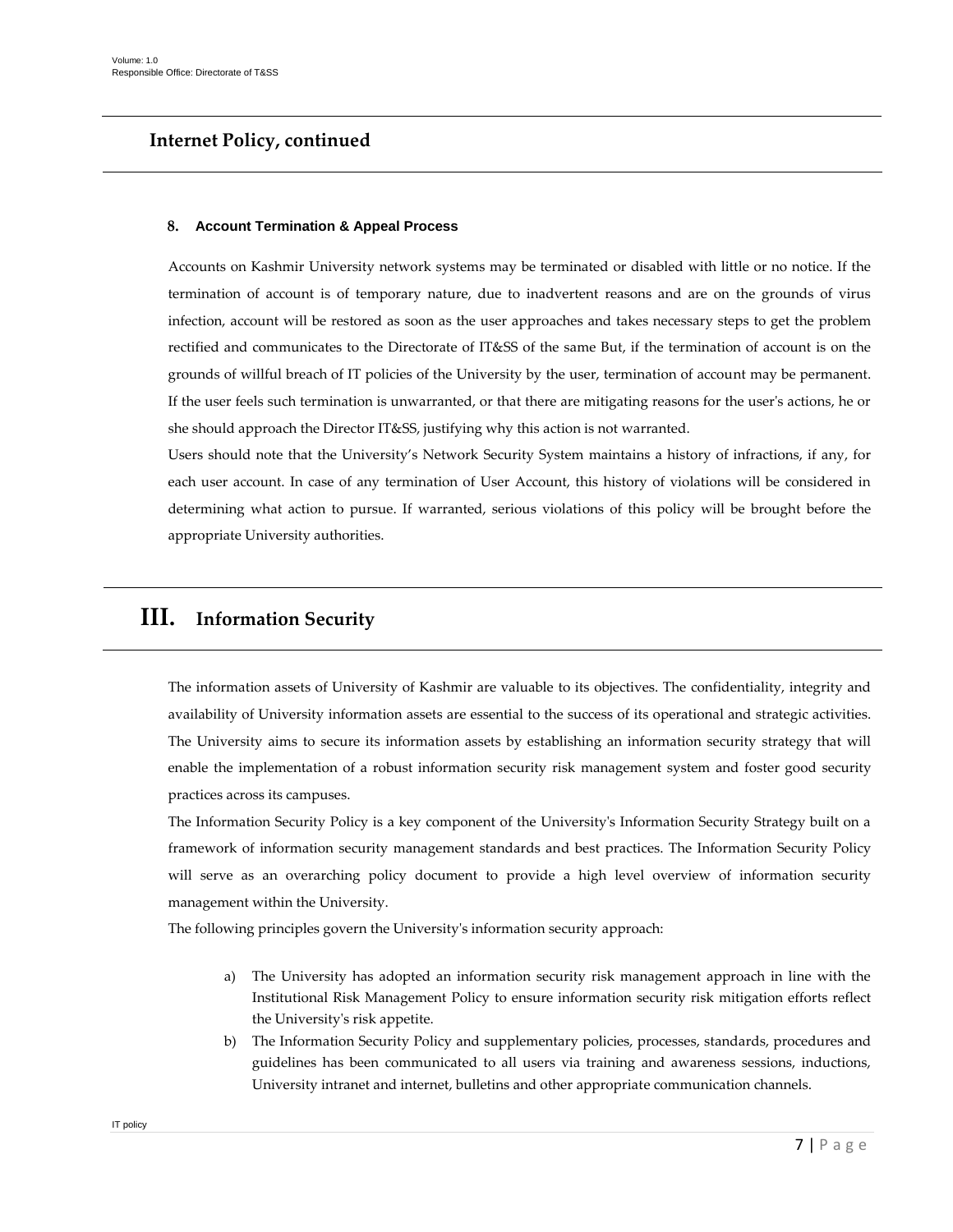## **Information Security, continued**

- c) User access to the University's information assets will be based on job requirements rather than job titles. Access rights are reviewed at regular intervals and revoked if or where necessary.
- d) The University believes that information security is the responsibility of its information asset users, and will set out the responsibilities for the strategic leadership, management and coordination of the information security strategy, and use of its information assets via relevant policies, job descriptions and terms and conditions of employments.
- e) The University has established and promoted an information security awareness culture amongst its information asset users through user awareness and training, publications on information security risks and incidents, and guidelines for managing them.
- f) Disaster recovery plans for mission critical information assets and related services have been established, tested and maintained.
- g) The University has implemented an incident reporting and management system to enable prompt and appropriate incident resolution activities and inform risk assessments and management.
- h) The University enforce and monitor compliance with the Information Security Policy, supplementary policies, processes, standards, procedures and guidelines. All users of University information assets must comply with the Information Security Policy and supplementary policies, processes, standards, procedures and guidelines and must also keep abreast of updates to these policies. Failure to adhere to the Information Security Policy and supplementary policies, processes, standards, procedures and guidelines will be addressed by necessary disciplinary actions in accordance to the University's Staff Disciplinary Procedures, Student Disciplinary Regulations and Procedures.

## **IV. Network Security**

All users of University information assets must comply with the Information Security Policy and supplementary policies, processes, standards, procedures and guidelines and must also keep abreast of updates to these policies. Failure to adhere to the Information Security Policy and supplementary policies, processes, standards, procedures and guidelines will be addressed by necessary disciplinary actions in accordance to the University's Staff Disciplinary Procedures, Student Disciplinary Regulations and Procedures.

This policy applies to all members of the University of Kashmir community and authorized guests of the University:

- Who connect network-capable devices to the Network (wired or wireless) on campus?
- b) Who access resources or services that are located on the Network from off campus (their home or anywhere else on the Internet).

University students, instructors, researchers and staff are authorized to connect network-capable devices of an approved type to the Network. Instructors, researchers and staff may extend this authorization to guests on a temporary basis if they judge that so doing supports the University's mission, but in so doing they assume responsibility for their behavior. Authorization and access to the Network may be withheld or withdrawn with cause.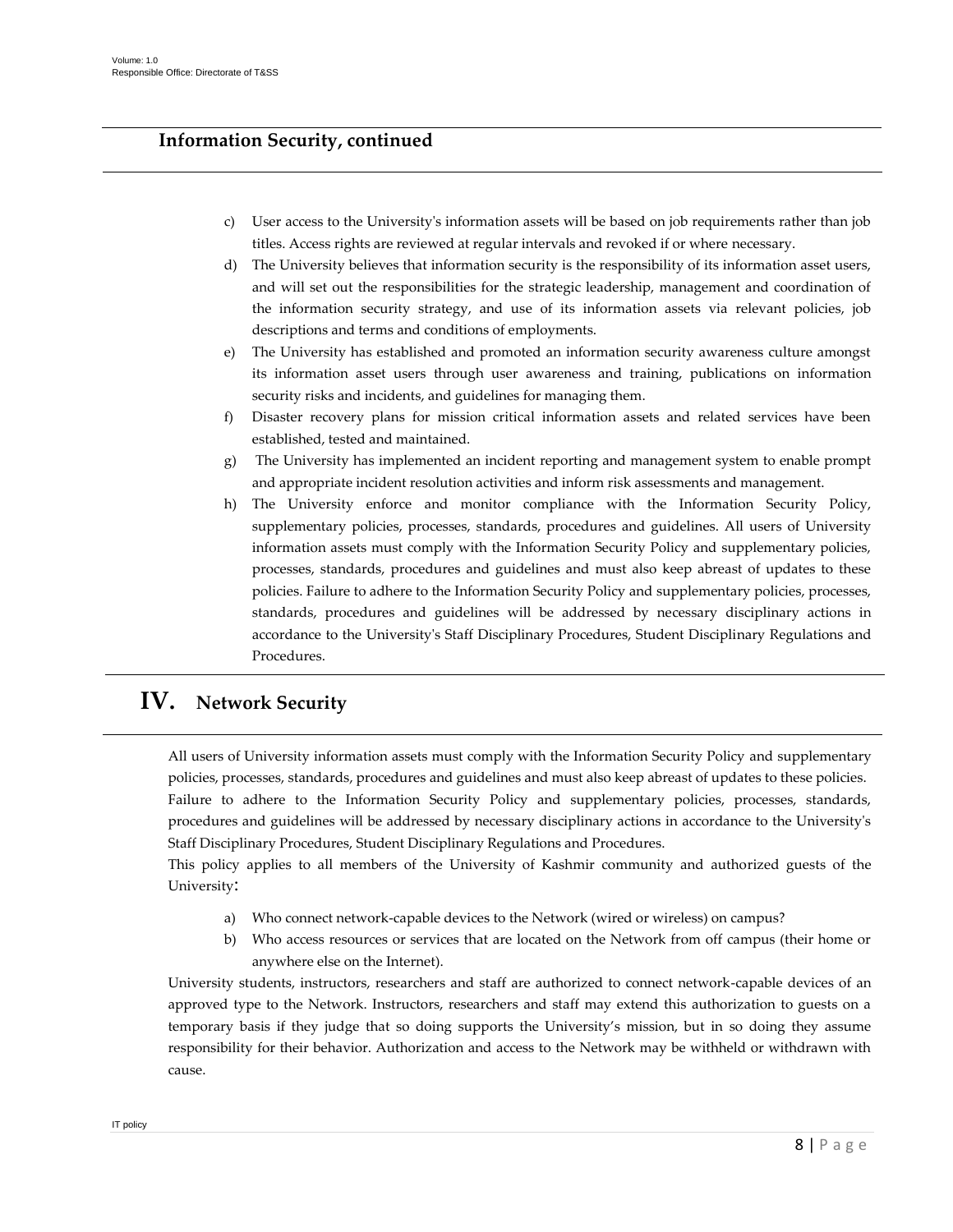### **Network Security, continued**

Only approved devices and device configurations are to be connected to the Network. Information about, and configuration requirements for approved devices will be maintained and provided by Directorate of IT&SS. Equipment that does not comply with these requirements should not be connected to the network. Exceptions to these requirements may be authorized to meet the academic needs of the University.

Any Department/Centre/Unit desiring to establish Wi-Fi at their respective departments need to take technical specification along with approved with approved configuration/make from the Directorate and devices purchased be informed and got configured from Directorate of IT&SS in order to ensure security on Wi-Fi devices.

Activities that interfere with the reliable operation of the Network are prohibited. These include, but are not limited to: operating network-capable devices that attack other network-capable devices, users of the Network and the Network itself; operating wireless access points, cordless phones and other devices using the unlicensed radio communications spectrum; and impersonating or interfering with Network equipment or Network services. Devices that interfere with the Network should be disconnected and/or removed.

Scanning and mapping the Network, as well as monitoring Network traffic, are prohibited unless authorized by Directorate of IT&SS.

The technical team of Directorate of IT&SS will scan devices connected to the Network for security issues and vulnerabilities. Network traffic are monitored to help ensure a reliable Network service and to protect Network users. Devices suspected to be in violation of this policy will be disconnected from the Network.

No Network/RF devices be installed on roof top of the building of Allama Iqbal library as well as anywhere in the campus without proper technical clearance /permission of the Directorate of IT&SS, failing which disciplinary action will be taken against the defaulter and the respective equipment's will be seized

## **V. Email Policy**

Electronic Mail is a tool provided by the University and serves as a primary means of communication and to improve education and administrative efficiency. Users have the responsibility to use this resource in an efficient, ethical and lawful manner. Use of University Email Accounts evidences the user's agreement to be bound by this policy.

- a) Directorate provides the email accounts to staff and research scholars on *uok.edu.in* or *kashmiruniversity.ac.in* domains on.
- b) All staff, in particular administrative, academic and research staff should maintain and use only University email accounts and not use any external/personal account to conduct the official communications of the university.
- c) The University's email system shall not to be used for the creation or distribution of any disruptive or offensive messages, including offensive comments.
- d) University employees' e-mail addresses are not confidential. Employee e-mail addresses will be visible to other University e-mail account holders.
- e) E-mail sent by the University to a University e-mail account is an official form of communication to employees. It is the responsibility of employees and students to receive such communications and to respond to them as may be necessary.
- f) Official Communications may be time-critical and employees and students are expected to review messages sent to their University e-mail account on a reasonably frequent and consistent basis.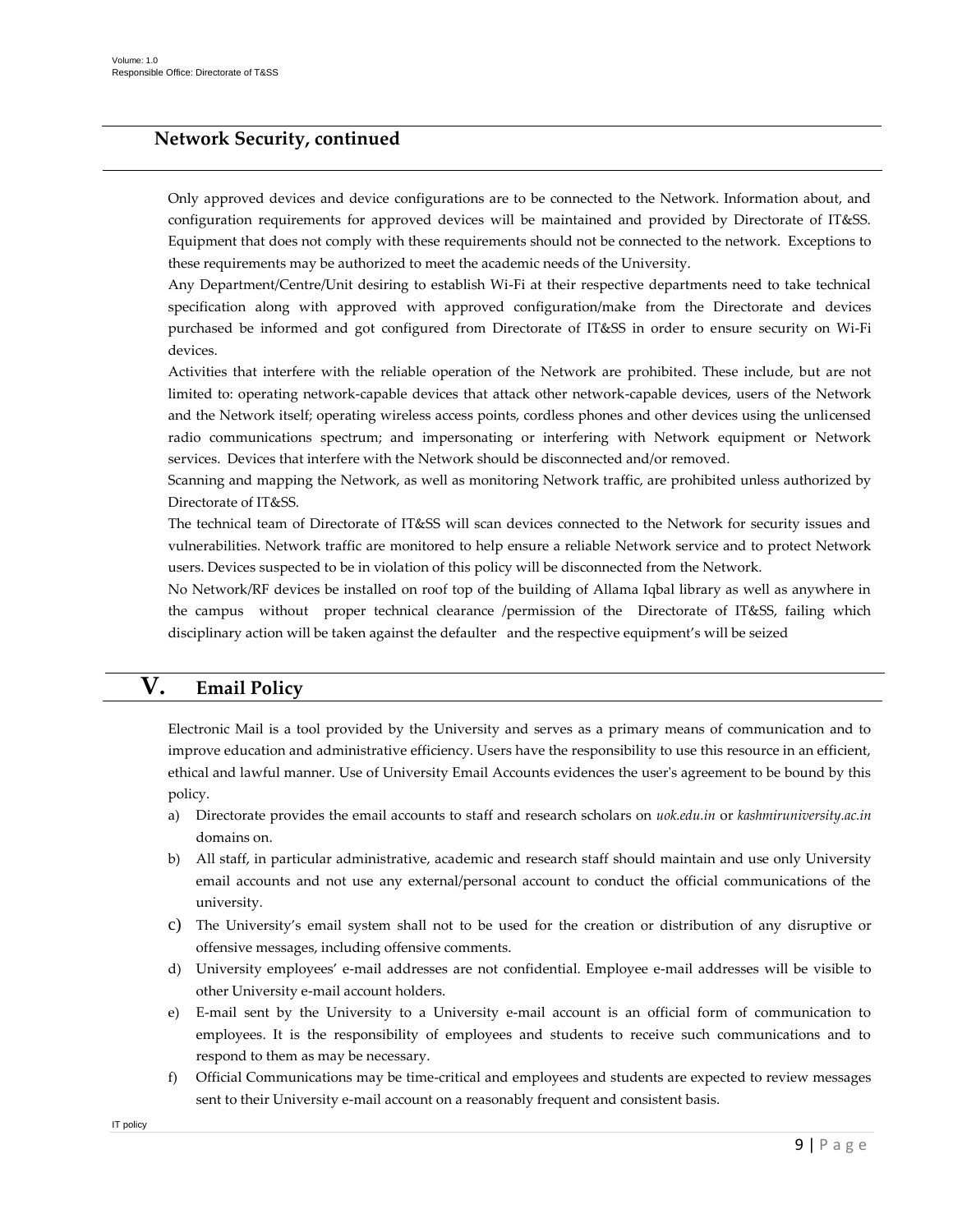### **Email policy, continued**

#### **General Standards of Use**

E-mail facility provided by the University should not be used:

- a) For the creation or transmission of material that is abusive or threatening to others, or serves to harass or bully others.
- b) for the creation or transmission of material that either discriminates or encourages discrimination on racial or ethnic grounds, or on grounds of gender, sexual orientation, marital status, disability, political or religious beliefs.
- c) For activities that violate the privacy of other users.
- d) For the creation or transmission of anonymous messages, i.e. without clear identification of the sender.

## **VI. Risk Management**

The University's Risk Management Policy is a high level document that sets out the University's approach for managing and reducing risks to an acceptable level.

In line with the Risk Management Policy, the University has developed an information security risk management system to support faculties and administrative offices in identifying internal and external risks to the security of the University's information assets they are responsible for. Relevant, appropriate and cost effective controls along with necessary training where applicable are implemented in a timely manner to mitigate identified risks. In addition, the information security risk management system is a tool for evaluating the effectiveness of risk mitigation controls, and also informs the recommendation and implementation of new or additional controls where necessary, and ensures continuous monitoring of risks.

## **VII. Software Asset Management**

The University of Kashmir is committed to the appropriate use of Information Technology and Services in support of its teaching, research, administrative and service functions. The University's IT Acceptable Use Policy defines the acceptable behavior expected of users and intending users of the facilities, including the web facilities and systems. The University requires users to accept the IT policies and associated Requirements Governing the Use of IT Facilities as a condition of their use.

These are accessible on the University Policy Directory. These guidelines apply to all users of the university. The following general principles apply to Software Asset Management.

- a) It is the policy of the University of Kashmir to respect all software copyrights and license agreement terms/conditions that apply to University owned software installed on University and non-University owned IT facilities, or when used directly in support of its business operations.
- b) IT facilities purchased with research and/or consultancy funds remain the property of the University of Kashmir and are treated as University owned IT facilities. Users should not duplicate any licensed software or related documentation for use either on University premises or elsewhere unless expressly authorized to do so under the prevailing software agreement.